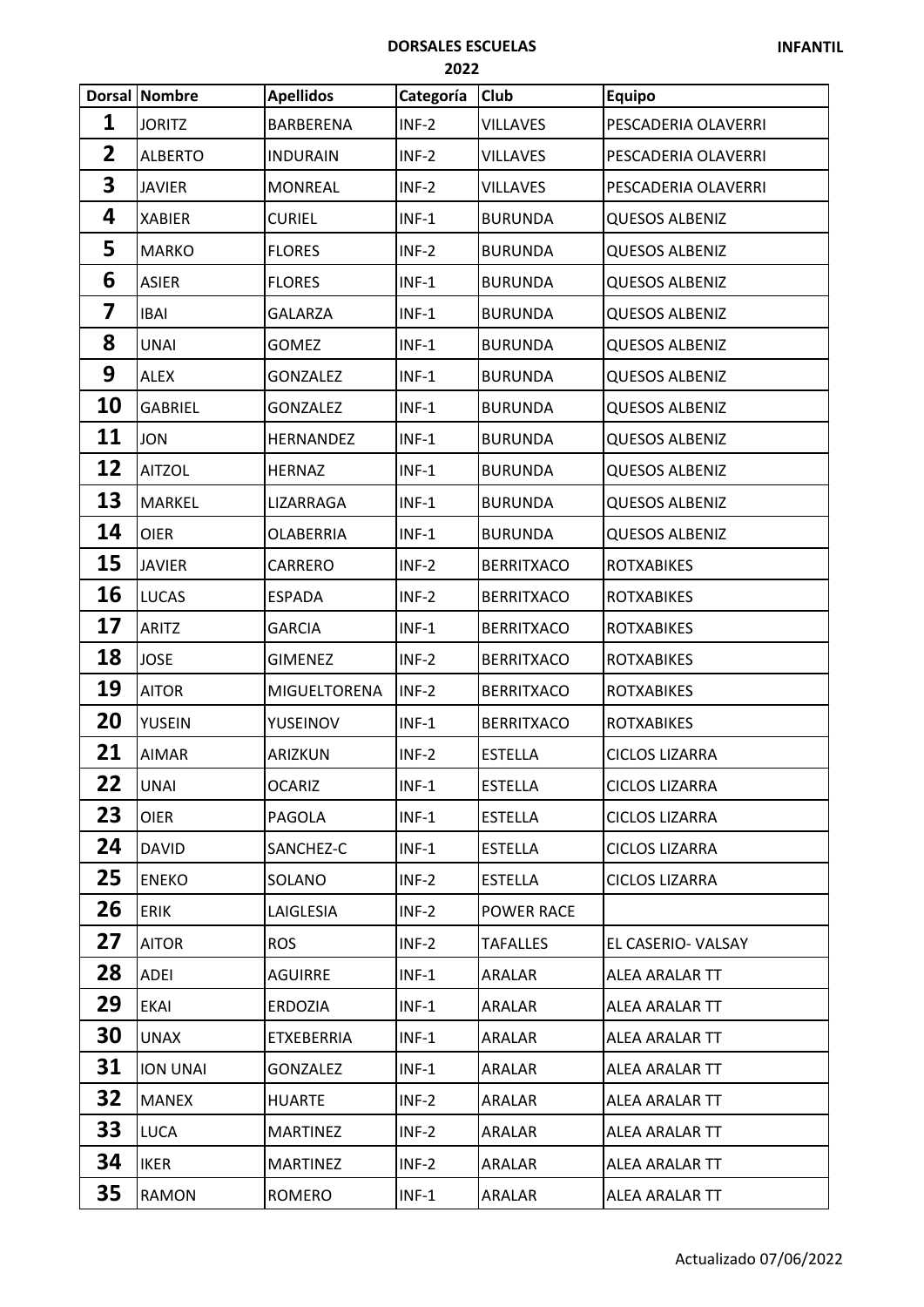## **DORSALES ESCUELAS**

| 36 | <b>JANITZ</b>        | <b>ZUFIAURRE</b>  | $INF-2$ | ARALAR             | ALEA ARALAR TT              |
|----|----------------------|-------------------|---------|--------------------|-----------------------------|
| 37 | SAMI                 | AL MOMANI         | $INF-1$ | ERMITAGAÑA         | INAME- ERMITAGAÑA           |
| 38 | <b>UNAX</b>          | ALZA              | $INF-2$ | ERMITAGAÑA         | INAME- ERMITAGAÑA           |
| 39 | <b>JULEN</b>         | AREVALO           | $INF-2$ | ERMITAGAÑA         | INAME- ERMITAGAÑA           |
| 40 | <b>UNAI</b>          | <b>AZPIROZ</b>    | $INF-2$ | ERMITAGAÑA         | INAME- ERMITAGAÑA           |
| 41 | LANDER               | CARBO             | $INF-2$ | ERMITAGAÑA         | INAME- ERMITAGAÑA           |
| 42 | <b>AITOR IGNACIO</b> | <b>COLQUE</b>     | $INF-1$ | ERMITAGAÑA         | INAME- ERMITAGAÑA           |
| 43 | <b>ASIER</b>         | <b>FUENTES</b>    | $INF-2$ | ERMITAGAÑA         | INAME- ERMITAGAÑA           |
| 44 | <b>XABI</b>          | <b>HERNANDO</b>   | $INF-2$ | ERMITAGAÑA         | INAME- ERMITAGAÑA           |
| 45 | <b>UNAI</b>          | IBAÑEZ            | $INF-2$ | ERMITAGAÑA         | INAME- ERMITAGAÑA           |
| 46 | <b>ANDER</b>         | LARRABURU         | $INF-1$ | ERMITAGAÑA         | INAME- ERMITAGAÑA           |
| 47 | <b>XABIER</b>        | <b>MARCO</b>      | $INF-1$ | ERMITAGAÑA         | INAME- ERMITAGAÑA           |
| 48 | <b>AIMAR</b>         | <b>RESTITUTO</b>  | $INF-1$ | ERMITAGAÑA         | INAME- ERMITAGAÑA           |
| 49 | <b>ASIER</b>         | <b>TELLETXEA</b>  | $INF-1$ | <b>BAZTANDARRA</b> | MALKORRA-JOSENEA-CEM2       |
| 50 | <b>XABAT</b>         | <b>MARICHALAR</b> | $INF-1$ | BAZTANDARRA        | MALKORRA-JOSENEA-CEM2       |
| 51 | <b>JULEN</b>         | Valer             | $INF-1$ | <b>BAZTANDARRA</b> | MALKORRA-JOSENEA-CEM2       |
| 52 | <b>ENAITZ</b>        | <b>BELOKI</b>     | $INF-1$ | <b>ITURROTZ</b>    | SALTOKI-OLZA-SAGARDOY       |
| 53 | <b>HECTOR</b>        | <b>PEREZ</b>      | $INF-2$ | <b>ITURROTZ</b>    | SALTOKI-OLZA-SAGARDOY       |
| 54 | <b>GORKA</b>         | <b>TIRAPU</b>     | $INF-2$ | <b>ITURROTZ</b>    | SALTOKI-OLZA-SAGARDOY       |
| 55 | <b>IBAI</b>          | <b>IMAZ</b>       | $INF-1$ | <b>AURRERA</b>     |                             |
| 56 | <b>ETOR</b>          | LIZARRAGA         | $INF-2$ | <b>AURRERA</b>     |                             |
| 57 | <b>JOANES</b>        | OLAIZOLA          | $INF-2$ | <b>AURRERA</b>     |                             |
| 58 | <b>UNAX</b>          | ZABALETA          | $INF-2$ | <b>AURRERA</b>     |                             |
| 59 | <b>BEÑAT</b>         | CRIADO            | $INF-2$ | <b>BETI GAZTE</b>  |                             |
| 60 | <b>IÑIGO</b>         | LARA              | $INF-1$ | <b>IZOZMENDI</b>   |                             |
| 61 | <b>HECTOR</b>        | <b>OLITE</b>      | $INF-1$ | <b>IZOZMENDI</b>   |                             |
| 62 | <b>UNAI</b>          | ARMAÑANZAS        | $INF-2$ | <b>BTT NAVARRA</b> |                             |
| 63 | <b>EGOI</b>          | <b>ISABA</b>      | $INF-2$ | <b>BTT NAVARRA</b> |                             |
| 64 | <b>DIEGO</b>         | <b>AGUADO</b>     | $INF-2$ | <b>TURIASO</b>     |                             |
| 65 | <b>CHRISTIAN</b>     | <b>MILLA</b>      | $INF-2$ | <b>TURIASO</b>     | F.S. DORONDON-MCF TRAB.VRT. |
| 66 | <b>JORGE</b>         | GARCIA            | $INF-2$ | <b>TURIASO</b>     | F.S. DORONDON-MCF TRAB.VRT. |
| 67 | <b>MANUEL</b>        | <b>NAVARRO</b>    | $INF-2$ | <b>TURIASO</b>     | F.S. DORONDON-MCF TRAB.VRT. |
| 68 | <b>JAVIER</b>        | <b>ALVAREZ</b>    | $INF-1$ | <b>TURIASO</b>     | F.S. DORONDON-MCF TRAB.VRT. |
| 69 | ANGEL                | <b>BERNAL</b>     | $INF-1$ | <b>TURIASO</b>     | F.S. DORONDON-MCF TRAB.VRT. |
| 70 | <b>JAVIER</b>        | <b>ALCAIDE</b>    | $INF-2$ | ATALAYA            |                             |
| 71 | <b>RICARDO</b>       | GABARRE           | $INF-2$ | ATALAYA            |                             |